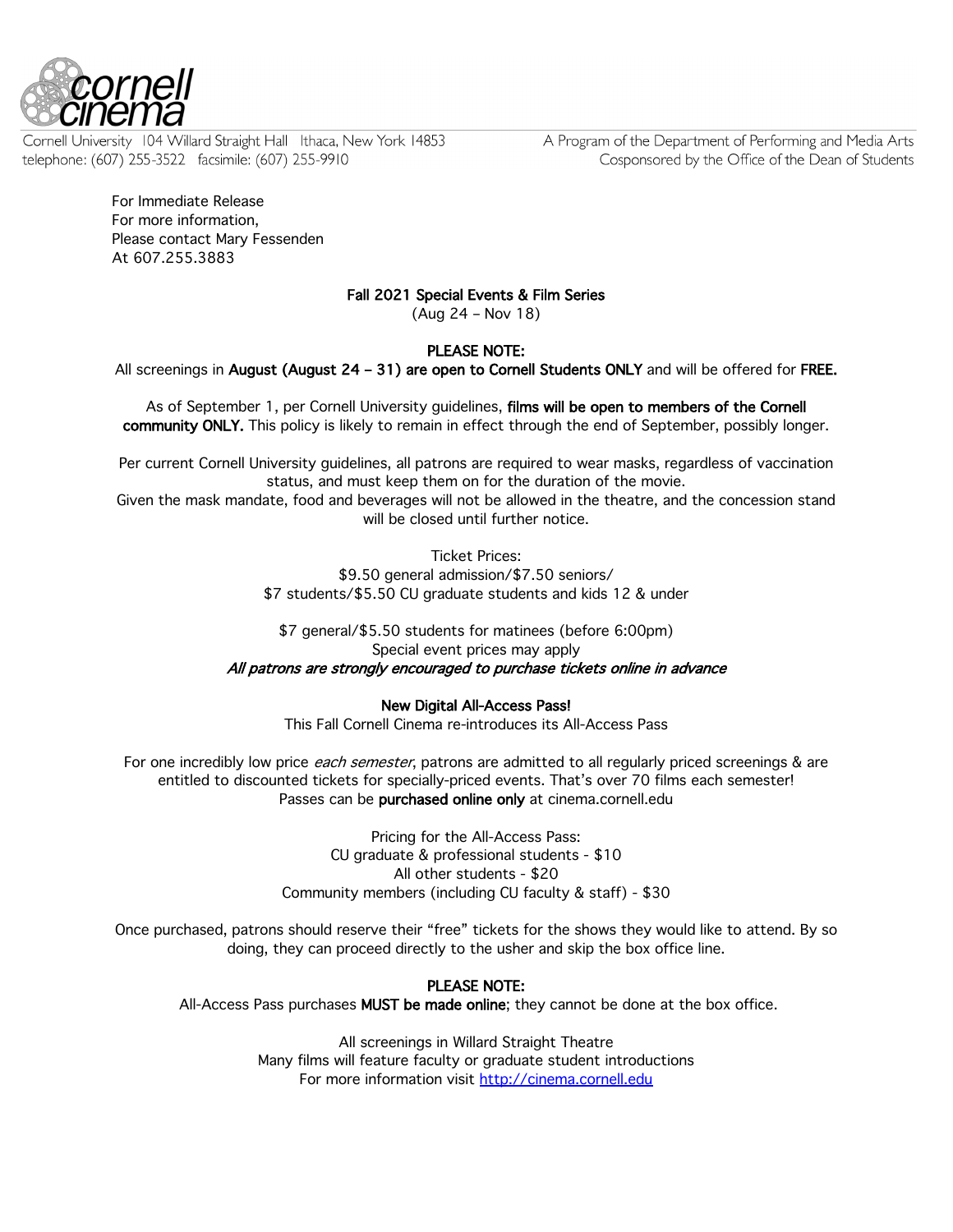### Welcome Back

Films are FREE Tuesday, August 24 through Tuesday, August 31 for Cornell Students Only!

Cornell Cinema is thrilled to reopen its doors for in-person screenings in the beautiful Willard Straight Theatre this Fall. So thrilled, in fact, that we're making all August shows FREE (screenings will only be open to CU students from August 24–31)! Other members of the Cornell community are invited to join us starting September 1. We hope to be able to welcome the general public starting in late September or early October, and will do so as soon as University policy permits.

As in previous years, we'll offer An Orientation to Cornell Cinema, a program that will feature lots of coming attractions trailers, the inside scoop on special events, information on how to become involved with the organization, and chances to win door prizes like t-shirts, movie posters and guest passes. The Welcome Weekend Committee cosponsors the August 27 screenings of Get Out and Moonrise Kingdom, and New Student Programs cosponsors the entire August line-up.

| An Orientation to Cornell Cinema            | Aug 24     |
|---------------------------------------------|------------|
| Raya and the Last Dragon (2021)             | Aug 24     |
| Directed by Don Hall & Carlos Lopez Estrada |            |
| <b>Soul</b> (2020)                          | Aug 25     |
| Directed by Pete Doctor & Kemp Powers       |            |
| Moonrise Kingdom (2012)                     | Aug 25, 27 |
| Directed by Wes Anderson                    |            |
| Casablanca (1942)                           | Aug 26, 28 |
| Directed by Michael Curtiz                  |            |
| The Big Lebowski (1998)                     | Aug 26     |
| Directed by Joel Coen                       |            |
| <b>Get Out</b> (2017)                       | Aug 27, 29 |
| Directed by Jordan Peele                    |            |
| Scott Pilgrin vs. the World (2010)          | Aug 28     |
| Directed by Edgar Wright                    |            |
| <b>Vertigo</b> (1958)                       | Aug 29     |
| Directed by Alfred Hitchcock                |            |
| Songs My Brothers Taught Me (2015)          | Aug 31     |
| Directed by Chloe Zhao                      |            |

## Celebrating 50+ Years of Cornell Cinema!

Established in 1970, Cornell Cinema is one of the longest running campus film exhibition programs in the country. Sadly, our screen was dark last year when we turned 50, but we're acknowledging the milestone this Fall with this semester-long series. Drawn primarily from the first half of the organization's lifetime, these selections are intended to remind patrons of all the memorable cinematic experiences we've offered over the years, including film society staples, cult classics, the Ithaca premieres of new voices in world cinema, visiting filmmakers & other special guests, and more.

| Casablanca (1942) – FREE      | open to CU students only | Aug 26, 28 |
|-------------------------------|--------------------------|------------|
| Directed by Michael Curtiz    |                          |            |
| No Maps on My Taps (1979)     |                          | Sept 1     |
| Directed by George Nierenberg |                          |            |
| The Seventh Seal (1957)       |                          | Sept 15    |
| Directed by Ingmar Bergman    |                          |            |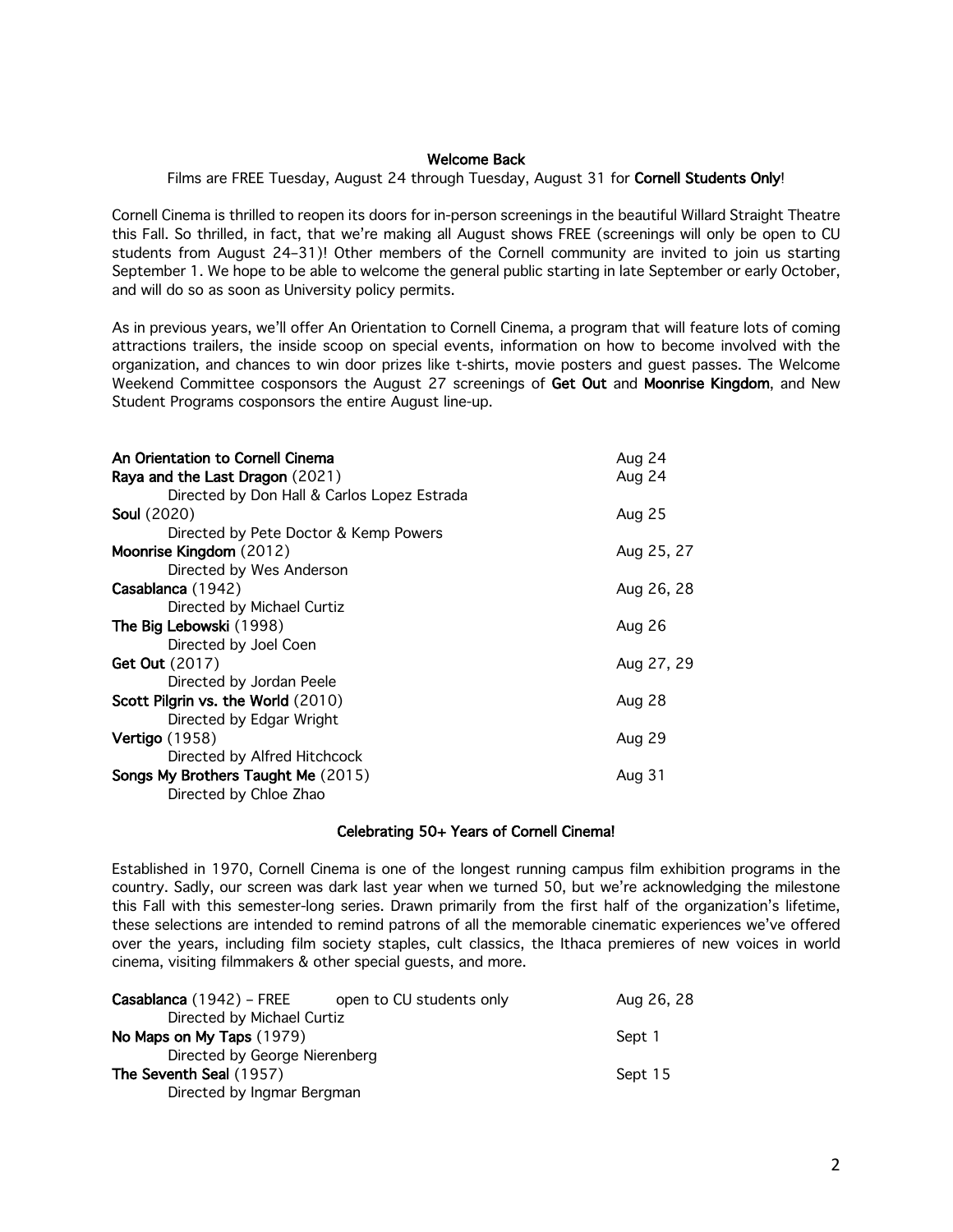| 2001: A Space Odyssey (1968)           | Sept 17, 19   |
|----------------------------------------|---------------|
| Directed by Stanley Kubrick            |               |
| Days of Heaven (1978)                  | Sept 22, 25   |
| Directed by Terrence Malick            |               |
| Blonde Venus (1932)                    | Sept 29       |
| Directed by Joseph von Sternberg       |               |
| Farrebique, or the Four Seasons (1946) | Oct 4, 6      |
| Directed by Georges Rouquier           |               |
| <b>Daisies</b> (1966)                  | Oct 6, 8      |
| Directed by Vera Chytilova             |               |
| Biquefarre (1983)                      | Oct 7         |
| Directed by Georges Rouquier           |               |
| Where is the Friend's House? (1987)    | <b>Oct 13</b> |
| Directed by Abbas Kiarostami           |               |
| Close-Up (1990)                        | <b>Oct 13</b> |
| Directed by Abbas Kiarostami           |               |
| Dial M for Murder (1954)               | Oct 15, 16    |
| Directed by Alfred Hitchcock           |               |
| Nitrate Kisses (1992)                  | <b>Oct 20</b> |
| Directed by Barbara Hammer             |               |
| Hester Street (1974)                   | Oct 21, 23    |
| Directed by Joan Micklin Silver        |               |
| Mandabi (1968)                         | Oct 27, 29    |
| Directed by Ousmane Sembene            |               |
| Bicycle Thieves (1948)                 | Nov 3, 6      |
| Directed by Vittorio De Sica           |               |
| Fantastic Planet (1972)                | Nov 4, 6      |
| Directed by Rene Laloux                |               |
| Daughters of the Dust (1990)           | Nov 10, 14    |
| Directed by Julie Dash                 |               |
| The American Friend (1977)             | Nov 17, 18    |
| Directed by Wim Wenders                |               |

## Silent Film/Live Music

Special ticket pricing applies

We missed presenting any silent films with live musical accompaniment last year, so we're thrilled to offer these two very special events this semester! First up is Wu Yonggang's **The Goddess (**1934), **a** masterpiece of Chinese cinema's silent era. It will be presented accompanied live by Min Xiao-Fen, a virtuoso on the Chinese stringed instrument pipa, and acclaimed guitarist Rez Abbasi. Min's score was released as the album *White Lotus* in June, and the duo performed with the film at the Museum of Modern Art in New York City in August. The film is being shown as part of, but in advance of, the inaugural National Silent Movie Day (September 29), dedicated to celebrating, preserving, and creating access to silent movies. It is cosponsored with the Cornell Council for the Arts, PMA, the Dept of Music, the East Asia Program, Asian Studies and the Wharton Studio Museum.

Later in the semester, join us for a screening of Frank Powell's **A Fool There Was (**1915), one of only three silent films that remain starring one of America's most famous silent film actresses, Theda Bara. (She made 40 films between 1915 and 1919.) We will be showing a recent restoration that will be accompanied live by a score for chamber ensemble by Dr. Philip C. Carli, who, with his ensemble, delighted audiences in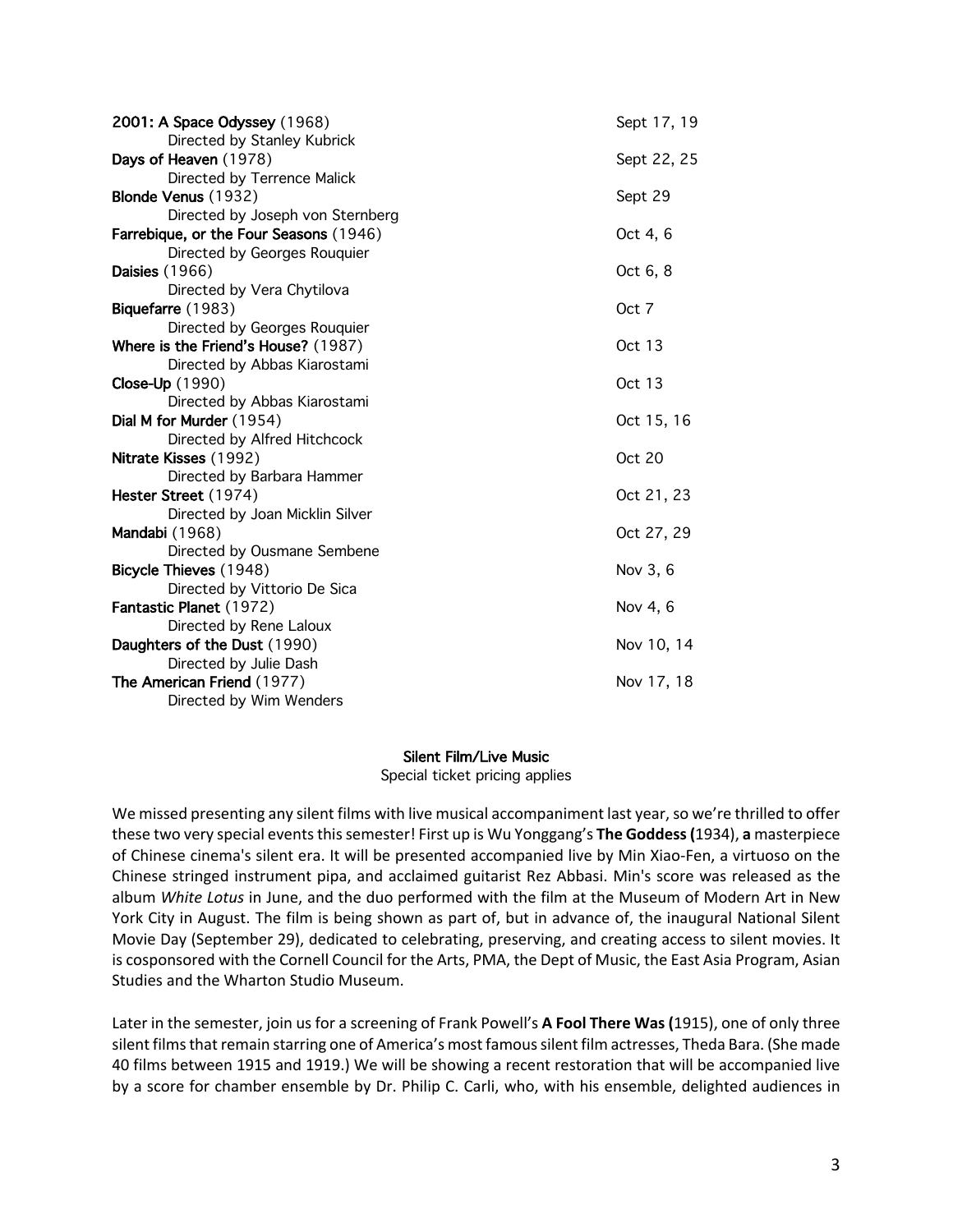February '20 with his score for **The Wheels of Chance**. Print courtesy The Museum of Modern Art, New York. Cosponsored with the CCA and the Wharton Studio Museum.

| The Goddess (1934)                                                         | Sept 23  |
|----------------------------------------------------------------------------|----------|
| Directed by Wu Yonggang                                                    |          |
| w/live musical accompaniment by Min Xiao-Fen & Ren Abbasi                  |          |
| A Fool There Was (1915)                                                    | Nov $13$ |
| Directed by Frank Powell                                                   |          |
| w/live musical accompaniment by Dr. Philip C. Carli & his chamber ensemble |          |

## Guest Filmmakers

Over Cornell Cinema's 50+ year history, hundreds of filmmakers have visited to present their work and enrich the viewing experience for patrons, but the pandemic made that impossible last year. Thanks to the magic of Zoom, though, we still managed to engage several filmmakers in discussion about their work after it was made available via our virtual screening program, filmmakers like Brett Story with The Hottest August and John Gianvito with Her Socialist Smile, discussions that were recorded and now live on our website, a nice benefit of the Zoom world. This Fall we'll offer a mix of both in-person and virtual filmmaker presentations, with the Zoom discussions taking place in the theatre, our visitors projected on the big screen, and audience members on hand to ask their questions in person.

| Dear Evan Hansen (2021) - FREE - reservations required                                         | Sept 21          |
|------------------------------------------------------------------------------------------------|------------------|
| w/exec producer Michael Bederman, production designer Beth Mickle & actress Avery Bederman via |                  |
| Zoom (not all confirmed at press time)                                                         |                  |
| Son of Monarchs (2021)                                                                         | Oct 5            |
| w/post-screening panel discussion featuring filmmaker Alexis Gambis in person                  |                  |
| The Inheritance (2020)                                                                         | Oct 14, 17       |
| w/filmmaker Ephraim Asili in person                                                            |                  |
| North by Current (2021)                                                                        | Nov 4            |
| w/filmmaker Madsen Minax via Zoom                                                              |                  |
| earthearthearth & more (2021)                                                                  | Nov <sub>5</sub> |
| w/filmmaker Daïchi Saïto in person                                                             |                  |
| Civil War Surveillance Poems, Pt 1 (2020)                                                      | Nov 18           |
| w/filmmaker Mitch McCabe in person                                                             |                  |

## Chloe Zhao's Western Visions

Chinese-born director, screenwriter and producer Chloé Zhao has taken the film world by storm since the release of her first feature, Songs My Brothers Taught Me, in 2015. Just a few months ago, she took home the Oscar for Best Director for her third feature, Nomadland (which was also awarded Best Picture). By so doing, she became only the second woman in nearly 100 years to win the Academy Award for Best Director, and the first woman of color ever nominated and to win in the category. Remarkable achievements. This November, Marvel Studios will release Eternals, her fourth feature, starring Salma Hayek, Angelina Jolie, and Kit Harington. Prior to that, Cornell Cinema will screen Zhao's first three feature films, including her sophomore film, the highly acclaimed The Rider. All set in the American West with an emphasis on landscape and journeys of self-discovery, Zhao has "reinvented the Western" according to Vogue magazine.

Songs My Brothers Taught Me (2015) Aug 31 Directed by Chloe Zhao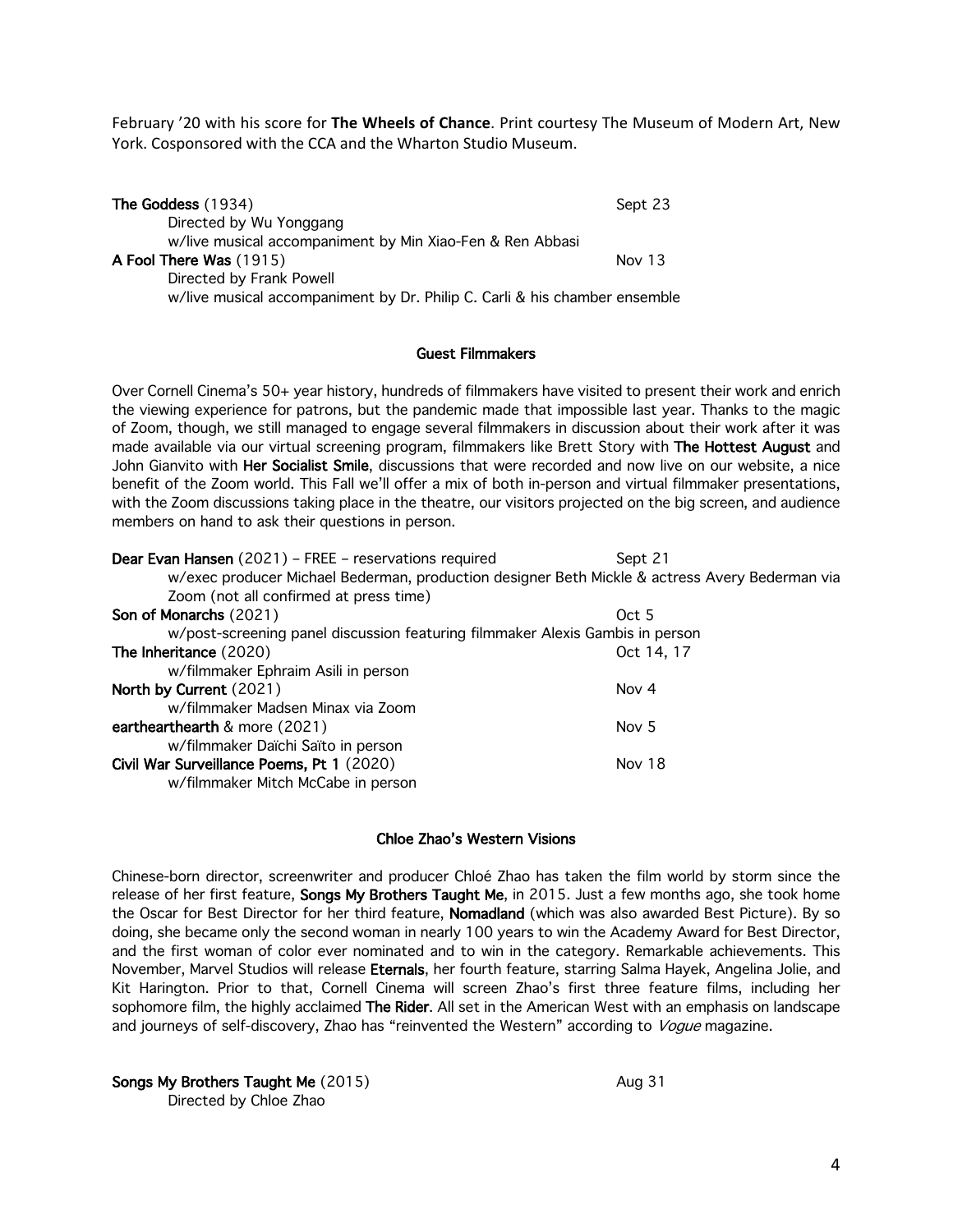| Nomadland (2020)       | Sept 14  |
|------------------------|----------|
| Directed by Chloe Zhao |          |
| The Rider $(2018)$     | Oct 7, 8 |
| Directed by Chloe Zhao |          |

Sept 14, 15

## Contemporary World Cinema

Cornell Cinema regularly premieres award-winning international films that otherwise wouldn't screen in Ithaca, and this Fall's selection, with films from Argentina, Finland, Germany, Mexico, Nigeria, South Korea, Spain, Sweden, UK (Scotland), features nine theatrical premieres (Swedish filmmaker Roy Andersson's About Endlessness was offered virtually by Cinemapolis, but to fully appreciate, it's got to be seen on the big screen!). Andersson describes the film as "a collection of short, short poems about existence," and you can learn more about the filmmaker and the making of the film by watching Being a Human Person (Sept 7), a portrait of Andersson and his process, showing in conjunction with About Endlessness.

| About Endlessness (2019)                                                      | Sept 2, 4      |
|-------------------------------------------------------------------------------|----------------|
| Directed by Roy Andersson                                                     |                |
| <b>Limbo</b> (2021)                                                           | Sept 3, 5      |
| Directed by Ben Sharrock                                                      |                |
| <b>Tove</b> (2020)                                                            | Sept 10, 12    |
| Directed by Zaida Bergroth                                                    |                |
| <b>Undine</b> (2021)                                                          | Sept 24, 26    |
| Directed by Christian Petzold                                                 |                |
| <b>Isabella</b> $(2020)$                                                      | Sept 30, Oct 3 |
| Directed by Matias Piniero                                                    |                |
| Eyimofe (This is My Desire) (2020)                                            | Oct 1, 2       |
| Directed by Arie & Chuko Esiri                                                |                |
| Son of Monarchs (2021)                                                        | Oct 5          |
| w/post-screening panel discussion featuring filmmaker Alexis Gambis in person |                |
| The Woman Who Ran (2020)                                                      | Oct 22, 24     |
| Directed by Hong Sang-soo                                                     |                |
| Fire Will Come (2019) - FREE                                                  | Nov 16         |
| Directed by Oliver Laxe                                                       |                |

#### Doc Spots

Every semester Cornell Cinema is proud to exhibit some of the best of recent documentary work. Fall 2021 is no exception. Ten of these dozen films are also Ithaca premieres. Five of the films, including three premieres, are music documentaries, the first being Sisters with Transistors, that brings to life the neglected history of women electronic music trailblazers, beginning in the '40s and ranging across Europe, the U.K. and the U.S., constructed entirely from archival footage. A post-screening panel will feature Cornell faculty members Kevin Ernste (Director of the Cornell Electroacoustic Music Center); Judith Peraino (Music) and Trevor Pinch (Science & Technology Studies). The third music doc premiere will be indie director Todd Haynes's (I'm Not There) very first documentary, The Velvet Underground, about the legendary band. Other films in the series will feature Zoom presentations by filmmakers or be introduced by faculty members.

Being a Human Person (2020) Sept 7 Directed by Fred Scott Sisters with Transistors (2021) Sept 8 Directed by Lisa Rovner w/post-screening panel discussion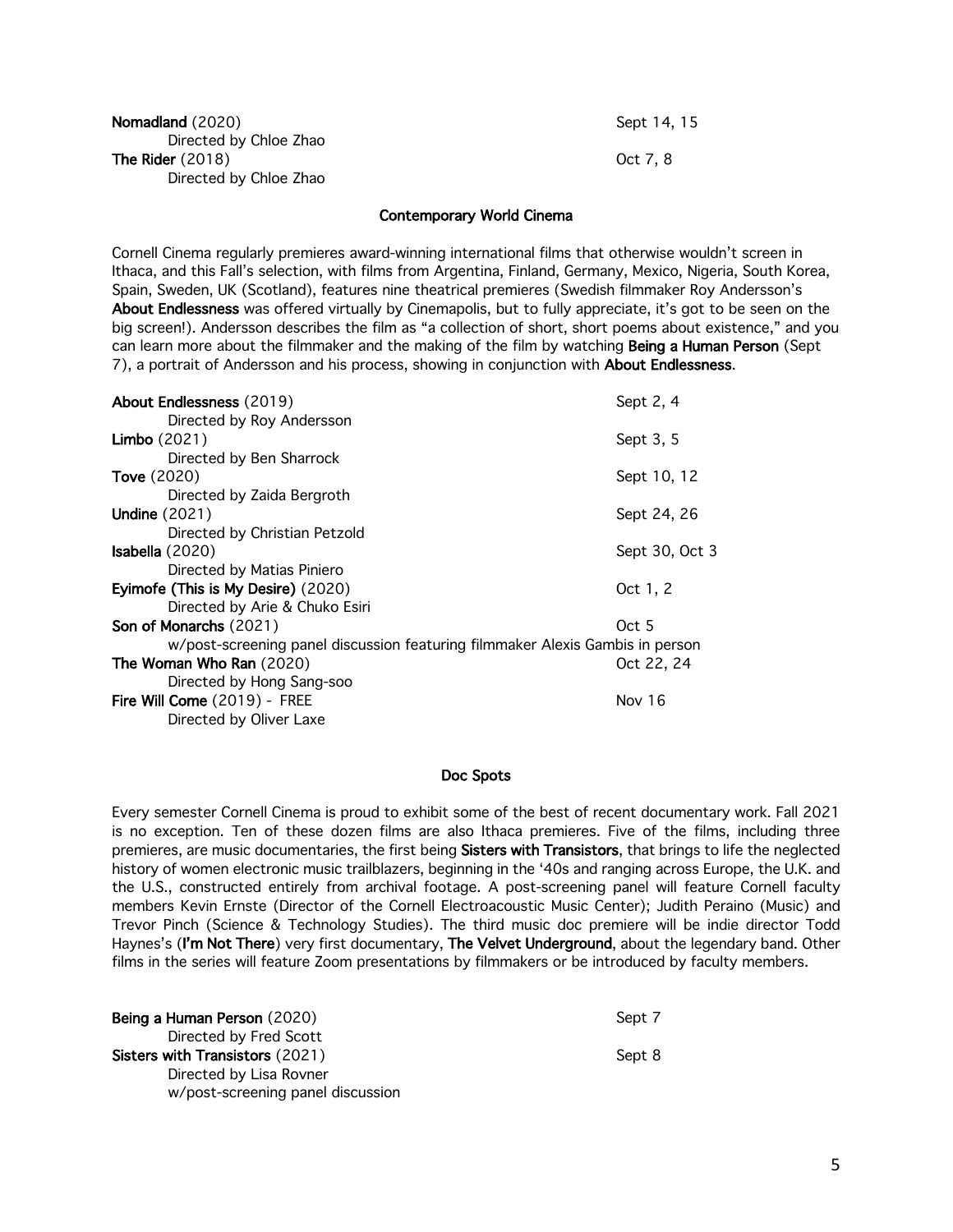| Summer of Soul (2021)                                         | Sept 9, 11     |
|---------------------------------------------------------------|----------------|
| Directed by Ahmir "Questlove" Thompson                        |                |
| Los Hermanos (2020)                                           | Sept 16        |
| Directed by Marcia Jarmel & Ken Schneider                     |                |
| Can You Bring It: Bill T. Jones and D-Man in the Water (2020) | Sept 17, 19    |
| Directed by Rosalynde LeBlanc and Tom Hurwitz                 |                |
| Gunda (2020)                                                  | Sept 18, 20    |
| Directed by Viktor Kosakovskiy                                |                |
| The Silence of Others (2019) - FREE                           | Sept 28        |
| Directed by Robert Bahar & Almudena Carracedo                 |                |
| The Sparks Brothers (2021)                                    | Sept 30, Oct 3 |
| Directed by Edgar Wright                                      |                |
| The Velvet Underground (2021)                                 | Oct 15, 18, 19 |
| Directed by Todd Haynes                                       |                |
| The Hidden City (2018) - FREE                                 | Oct 26         |
| w/filmmaker Victor Moreno via Zoom                            |                |
| North by Current (2021)                                       | Nov 4          |
| w/filmmaker Madsen Minax via Zoom                             |                |
| <b>The American Sector (2020)</b>                             | Nov 18         |
| Directed by Courtney Stephens & Pacho Velez                   |                |
| Civil War Surveillance Poems, Pt 1 (2020) - a short/          | Nov 18         |
| <b>The American Sector</b>                                    |                |
| w/filmmaker Mitch McCabe in person                            |                |

### The World of Wong Kar Wai, Continued

Who can resist getting lost in the lush cinematic world of Wong Kar Wai? Not us. Cornell Cinema returns to the films of WKW, following our Spring '21series of WKW restorations, with two more WKW films: 2046 (2005) is a dazzling companion piece to the great In The Mood for Love, (2000) as well as WKW's sophomore feature, Days of Being Wild (1990); while WKW's most recent release, The Grandmaster (2013), is a historical kung fu actioner.

| 2046 (2005)                   | Sept 2, 5 |
|-------------------------------|-----------|
| Directed by Wong Kar Wai      |           |
| <b>The Grandmaster (2013)</b> | Oct 1.2   |
| Directed by Wong Kar Wai      |           |

#### Migration Stories: Past & Present

Cornell Cinema partners with Cornell's Migrations Initiative to screen six films that portray experiences of border crossing in multiple world regions and across historical periods. These stories represent migration through multiple lenses, including experiences of forced displacement, enslavement and dispossession, racism and xenophobia, imagined destinations, resistance, understandings of home and community, and transnational belonging. Borders in these films appear not only as physical sites of crossing, but as social and cultural barriers that people confront in their daily lives, and as sites of connection across language and memory.

**Limbo** (2021) Sept 3, 5 Directed by Ben Sharrock In the Heights (2021) Sept 24, 25 Directed by Jon M. Chu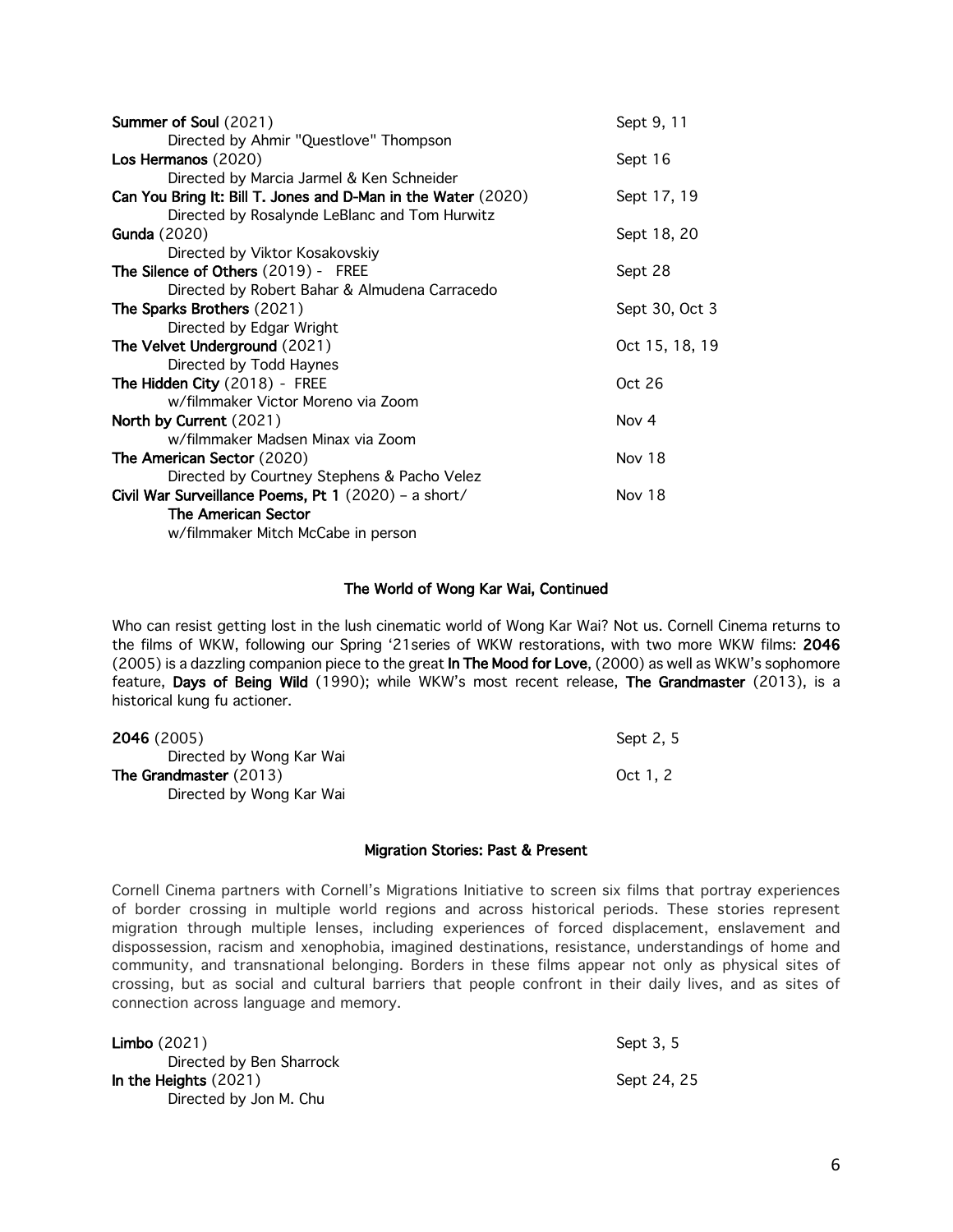| Oct 1, 2                                                                      |
|-------------------------------------------------------------------------------|
|                                                                               |
| Oct 5                                                                         |
| w/post-screening panel discussion featuring filmmaker Alexis Gambis in person |
| Oct 21, 23                                                                    |
|                                                                               |
| Nov 10, 14                                                                    |
|                                                                               |
|                                                                               |

## A Latin American and Caribbean Mini-Fest

In conjunction with the recently renamed Latin American and Caribbean Studies program, formerly known as the Latin American Studies Program, we're pleased to present four films during Latinx Heritage Month (nationally known as Hispanic Heritage Month), September 15 - October 15, including three Ithaca premieres.

| Los Hermanos (2020)                       | Sept 16        |
|-------------------------------------------|----------------|
| Directed by Marcia Jarmel & Ken Schneider |                |
| In the Heights $(2021)$                   | Sept 24, 25    |
| Directed by Jon M. Chu                    |                |
| <b>Isabella</b> $(2020)$                  | Sept 30, Oct 3 |
| Directed by Matias Piniero                |                |
| Son of Monarchs (2021)                    | Oct 5          |
| Directed by Alexis Gambis                 |                |

### Restorations & Rediscoveries

Cornell Cinema carries its long tradition of screening recent film restorations and rediscovered masterpieces with this slate of seven films.

| Sept 1     |
|------------|
|            |
| Oct 4, 6   |
|            |
| Oct 21, 23 |
|            |
| Oct 21, 24 |
|            |
| Oct 27, 29 |
|            |
| Oct 28, 31 |
|            |
| Nov 11, 12 |
|            |
|            |

## Spain: Inside/Out

As an expression, "inside out" can be used as an adverb or an adjective that connotes the ability to see the innards of an outward surface: it also speaks of deep knowledge, and of chaos – turning something inside out. These three films speak to what lies below the surface of our commonly held assumptions about Spain, the Spain of beaches, wine and sun. Three very different films, they appear as documentaries but also blend genres of drama, fact, fiction, philosophical meditations. They turn our vision of Spain inside out as they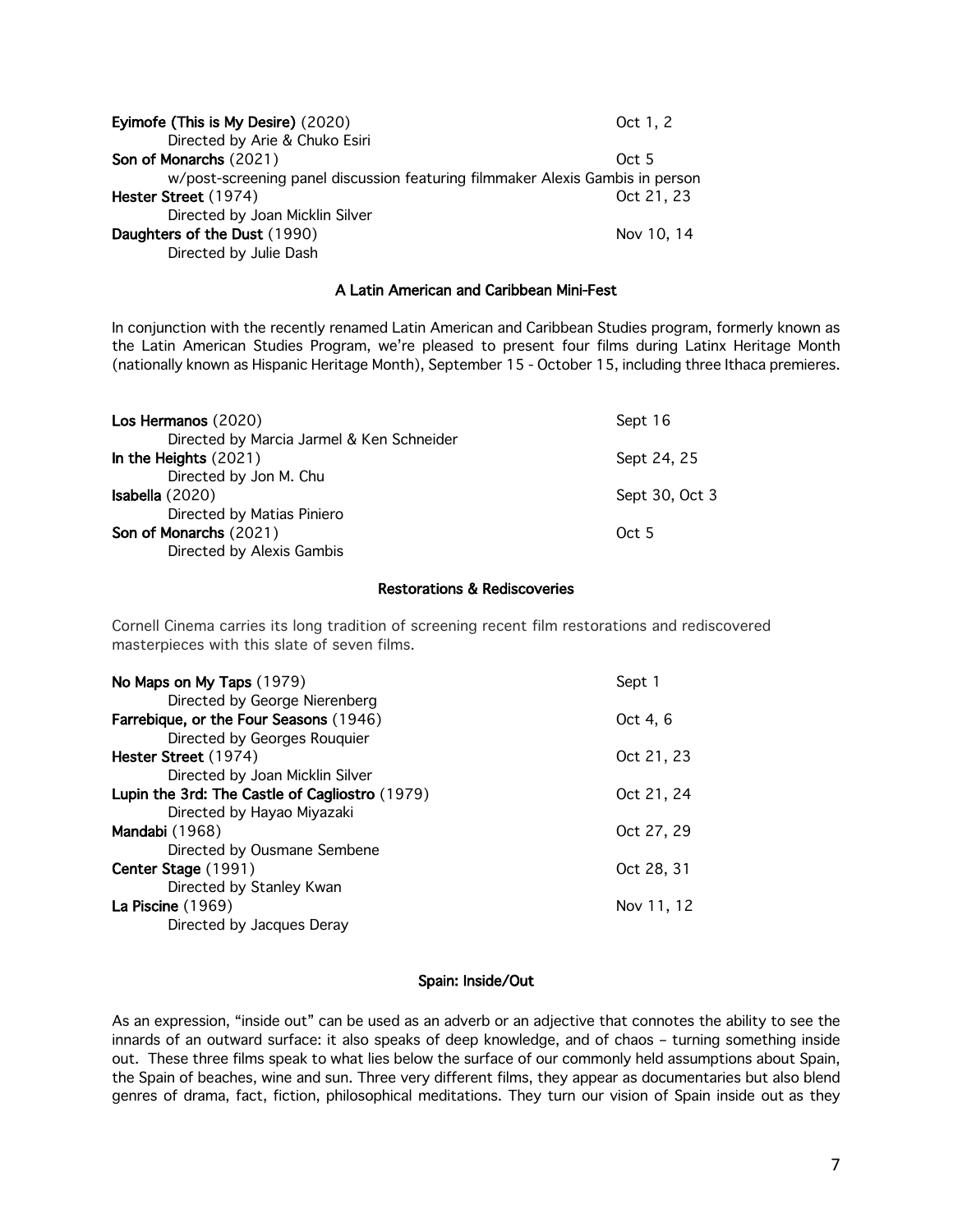investigate, uncover and question what is on the inside of the outside of assumed sociocultural topographies of Spain. The series, which is free, connects with the course Perspectives on Spain, offered in the Dept of Romance Studies, the cosponsor of the series. The course is taught by Senior Lecturer Cecelia Lawless, who will introduce the screenings and be joined by one of the directors – Victor Moreno – via Zoom.

| <b>The Silence of Others (2019) - FREE</b>    | Sept 28 |
|-----------------------------------------------|---------|
| Directed by Robert Bahar & Almudena Carracedo |         |
| The Hidden City (2018) - FREE                 | Oct 26  |
| w/filmmaker Victor Moreno via Zoom            |         |
| Fire Will Come (2019) - FREE                  | Nov 16  |
| Directed by Oliver Laxe                       |         |

## Hitchcock x 5

The films of Alfred Hitchcock have always been Cornell Cinema favorites over our past half century of programming. This fall we present five films from his prime filmmaking years in Hollywood, including a 3D presentation of Dial M for Murder.

| <b>Vertigo</b> (1958)                                                                   | Aug 29     |
|-----------------------------------------------------------------------------------------|------------|
| Directed by Alfred Hitchcock<br>Dial M for Murder (1954)                                | Oct 15, 16 |
| Directed by Alfred Hitchcock<br><b>The Birds (1963)</b><br>Directed by Alfred Hitchcock | Nov 5, 7   |
| <b>Psycho</b> (1960)<br>Directed by Alfred Hitchcock                                    | Nov 11, 13 |
| Rear Window (1954)<br>Directed by Alfred Hitchcock                                      | Dec 1      |

# Weekend Favorites

In addition to all the other films Cornell Cinema offers, you can count on the organization to provide a recent Hollywood hit or other popular title every weekend during the school year. Even if you've already seen the latest Marvel blockbuster at the mall, it's entirely different to experience the film surrounded by your college friends. Repeat viewings are easy on your budget too, especially with Cornell Cinema's All-Access Pass, so there's no reason to sit at home when big screen fun awaits. This Fall's Weekend Favorites are cosponsored by Class Councils.

| <b>Cruella</b> (2021)                  | Sept 3, 4   |
|----------------------------------------|-------------|
| Directed by Craig Gillespie            |             |
| <b>Sundance Shorts 2021 (2021)</b>     | Sept 9, 11  |
| Directed by various                    |             |
| Summer of Soul (2021)                  | Sept 9, 11  |
| Directed by Ahmir "Questlove" Thompson |             |
| A Quiet Place Part II (2021)           | Sept 10, 12 |
| Directed by John Krasinski             |             |
| Judas and the Black Messiah (2021)     | Sept 16, 18 |
| Directed by Shaka King                 |             |
| <b>Zola</b> (2020)                     | Sept 23, 26 |
| Directed by Janicza Bravo              |             |
| In the Heights $(2021)$                | Sept 24, 25 |
| Directed by Jon M. Chu                 |             |
|                                        |             |